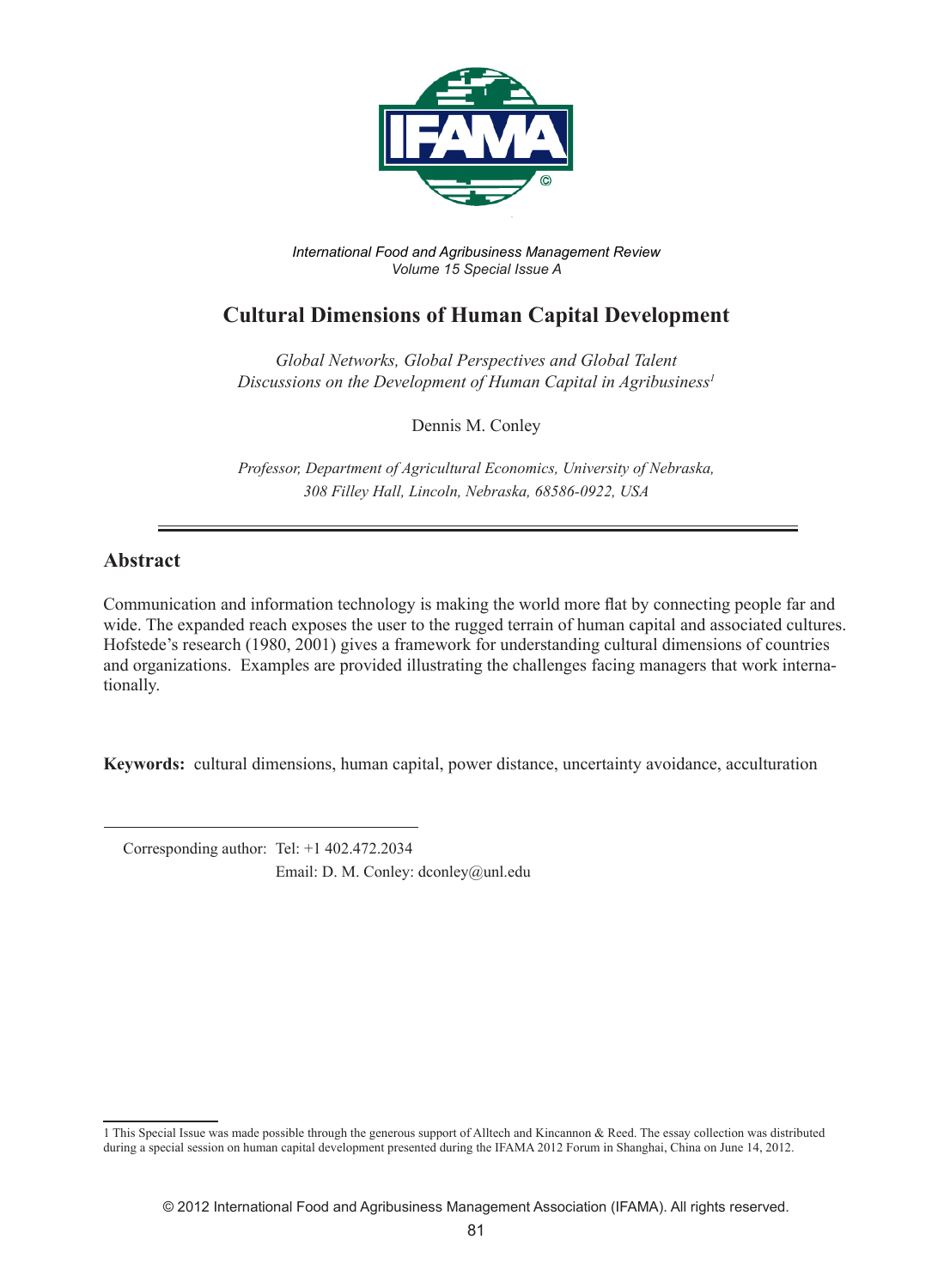In his bestselling book, *The World Is Flat*, Thomas Friedman (2006) narrates descriptive accounts of the changes taking place in people's lives driven by advances in communications and information technology, and how that technology is connecting people far and wide as never before. The book gives definition and scope to the popular term "global village." Anyone observing people who work in agribusinesses from the producer to the senior executive, regardless of country, see ever-present evidence of the technology: cell phones, iPads, laptops, the Internet, Skype, texting, Facebook and 24/7 connections via email to colleagues, customers, and family. The technology facilitates the conduct of agribusiness and in a very visible, tangible way, raises the productivity of human capital. While the technology is flattening the world by expanding a person's global reach and increasing the frequency of interaction, there are still mountains and valleys across the human capital terrain of the world. If anything, the expanded global reach more readily exposes the technology user to the rugged terrain of human capital. On the one hand the world is becoming more flat, and on the other, it looks more rugged. Why is this and what can be done regarding the development of human capital for the global agribusiness community?

The rugged terrain of human capital, unlike tangible communications technology, comes from the intangible characteristics intrinsic to a person and the society in which that person lives. For the person these include emotions, egos, confidence, determination, motivation and values. Conditioning those intrinsic characteristics of a person are the cultural dimensions – norms, values and beliefs of the society in which a person grows up and lives. Many times they are unwritten but nevertheless clearly understood and applied. Society's cultural dimensions are embedded in a unit as small as two people, continuing on up to a family, a town, city, state and nation.

## **Cultural Dimensions of Countries**

A framework for understanding the cultural dimensions in our global village comes from research by Geert Hofstede (1980, 2001). Working as a management trainer and manager of personnel research, Hofstede applied employee opinion surveys to over 70 national subsidiaries of IBM across Europe and the Middle East. He found that national cultural differences were due to a shared set of socialization skills specific to people growing up in the same country. Hofstede defined five dimensions of national culture and of the five, two stand out when applied to the development of human capital. They are:

- 1. Power Distance Index (PDI) measures the extent to which the less powerful members of organizations and institutions (like the family or students in school) accept and expect that power is distributed unequally.
- 2. Uncertainty Avoidance Index (UAI) measures of society's tolerance for uncertainty and ambiguity. It indicates to what extent culture conditions its members to feel either comfortable or uncomfortable in unknown, unstructured or surprising situations.

When doing business with an organization in a country, there are two questions about how it will be conducted. Who has the power to decide what? What rules or procedures will be followed? The answers come from the cultural dimensions of Power Distance and Uncertainty Avoidance. The following figure shows the relative rankings of selected countries for two of the dimensions.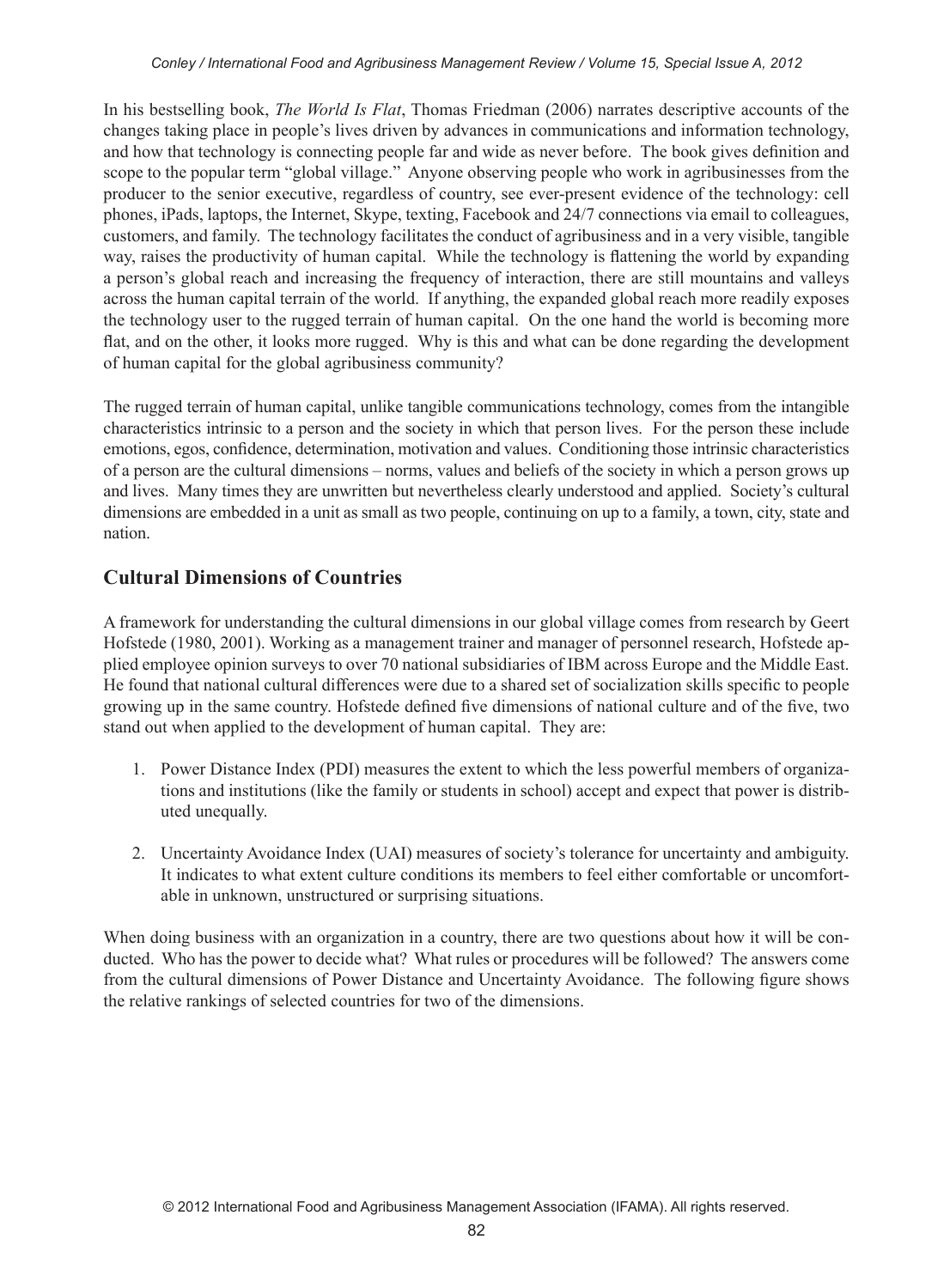

**Figure 1.** Power Distance Index **Source.** Data for the figure comes from Hofstede (2001).

## **Cultural Dimensions of Organizations**

In addition to the cultural dimensions of a country, Hofstede (2001, 373-421) expanded his research to include cultural dimensions of organizations such as companies. He found that while national cultures differed primarily in their values, organizational cultures differed mainly in their practices. A major part of the differences are explained by six independent dimensions of perceived practices reflecting an organization's culture. They are:

- **Process-oriented versus results-oriented**
- **Employee-oriented versus job-centered**
- Parochial versus professional
- Open system versus closed system
- **Loose control versus tight control**
- **Pragmatic versus normative**

While discussions about communications technology along with national and organizational cultures are interesting from an academic perspective, what are the problems that can arise when addressing the development of human capital, especially for the global agribusiness community?

## **Acculturation**

When a person takes a job assignment that geographically moves them from his or her home country – the place where they developed a mental state of mind for both national and organizational cultures – there arises the possibility of cultural shock and expatriate failure. In making the move, the acculturation process is composed of four periods. The first is euphoria where the excitement of travel and being in a new country dominate. The second is cultural shock where real life starts in the new environment. The third is acculturation where the employee has learned to function in the new living and work environment, has adopted some of the local practices, developed some self-confidence, and integrated into a new social network. The fourth is the stable state of mind where the employee concludes that the living and work environment are either: (a) worse than compared to home, (b) as good as at home and cultural adaption has been achieved, or (c) better than at home and the employee has "gone native." Cultural shock and the corresponding physical and social symptoms may become so problematic that an expatriate's assignment has to be terminated early.

© 2012 International Food and Agribusiness Management Association (IFAMA). All rights reserved.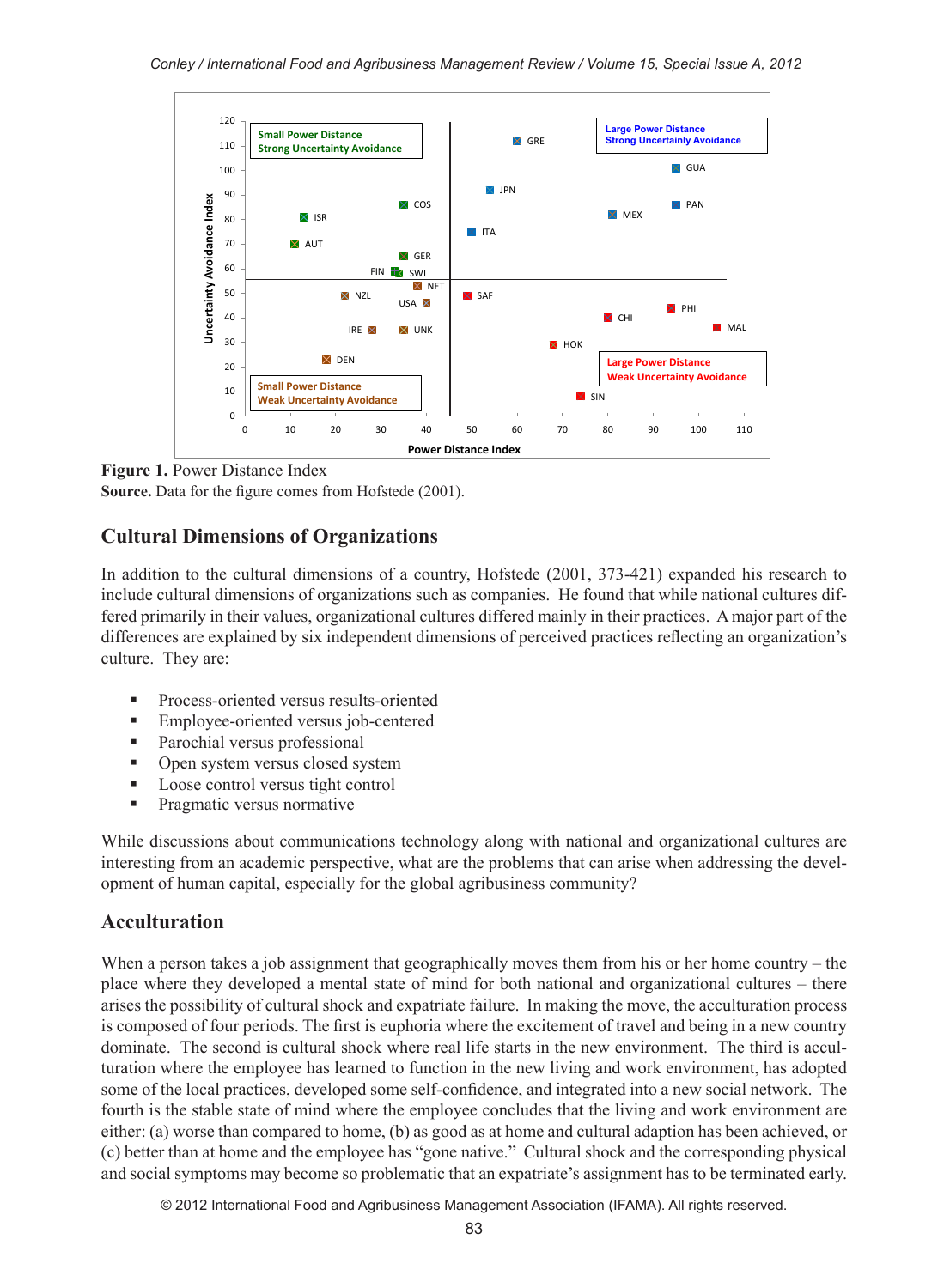#### *Midwesterners in an Asian Ministry of Agriculture*

As an anecdotal example, my first job experience involved a two year assignment in a large Asian country working in the Ministry of Agriculture. Five fellow employees and their families all came from a Midwestern US background. The living arrangements were very good with each family having their own house, a maid, a variety of food and other consumables, a car and driver to and from work. We were well paid and expenses were much less than in the US. Opportunities to see and tour different parts of Asia and its cultures were readily available. For our new work environment, we received no background on the country's culture, as defined by Hofstede, and even more critically, no framework for coping with the organizational culture in the Ministry. Early on, there were regular comments of discontent among a third of the group, both with the work situation and the difficulties family members were having in their new home. In this real-life example, expatriate failure was manifested as one-third of the group returned to the US before the end of their two year assignment. Consistent with the four periods of the acculturation process, I concluded that of the expatriates I met and talked to, roughly one-third strongly disliked living and working abroad, one-third found it acceptable, and one-third liked their foreign situation. (As a side note, my family and I ended up in the accepting category).

#### *Professor as an Advisor and Teacher*

While serving as the Head of a Department of Agricultural Economics in the US, one of our full professors took a two-year assignment as an economic advisor to the government and Chamber of Commerce for a country in the Middle East. The professor came from a home country and society that had a similar ethnic background and the same language as the host country. Upon arrival at the first day of work someone showed him the available offices located with the rest of the staff. The professor, being a modest person, saw some good choices and thought he was being treated very well. Almost immediately, the Director General of the government agency informed the staff that the new advisor would have the large, well-appointed office, next to his. The professor realized who had the power to decide what and that the cultural dimension of Power Distance was at work in a way he had not experienced as a faculty member in the US.

One of the professor's responsibilities was to teach a course in managerial economics to MBA students who were members of the Chamber of Commerce. To his great surprise and consternation, it was clearly explained that he was to follow the course outline to the letter and teach the explicitly prescribed content. Any modifications required approval by the administration. The cultural dimensions of Uncertainty Avoidance along with tight control by the school organization were clearly evident. This was contrary to his twenty plus years of teaching in the US where he was allowed to reasonably determine content subject to a course description approved by the department – a situation of lower Uncertainty Avoidance and loose organizational control. Over time, the professor adjusted to the different situation and came to appreciate the cultural dimensions of the host country.

#### *Grade School Children in Rural China*

Scott Rozelle is the Helen F. Farnsworth Senior Fellow and the co-director of the Rural Education Action Program (REAP) in the Freeman Spogli Institute for International Studies (FSI) at Stanford University (Rozelle, 2012). At a conference (REAP, December 2011), Dr. Rozelle documented action research he and colleagues did on the effects of iron deficiency anemia on academic performance of grade school children in rural China (Rozelle and REAP Partners). The empirical study of 4,000 students in rural Shaanxi Province found that 39 percent had anemia. In some schools it was as high as 70 percent. Rozelle showed that an intervention program providing one multi-vitamin per day with 5 mg. of iron, over a seven-month time period and at a cost of around four cents per day, resulted in standardized math test scores improving by 0.3 standard deviations. It was a statistically significant improvement. Students in the control group had no improvement. Rozelle also reports on additional sources causing low academic performance.